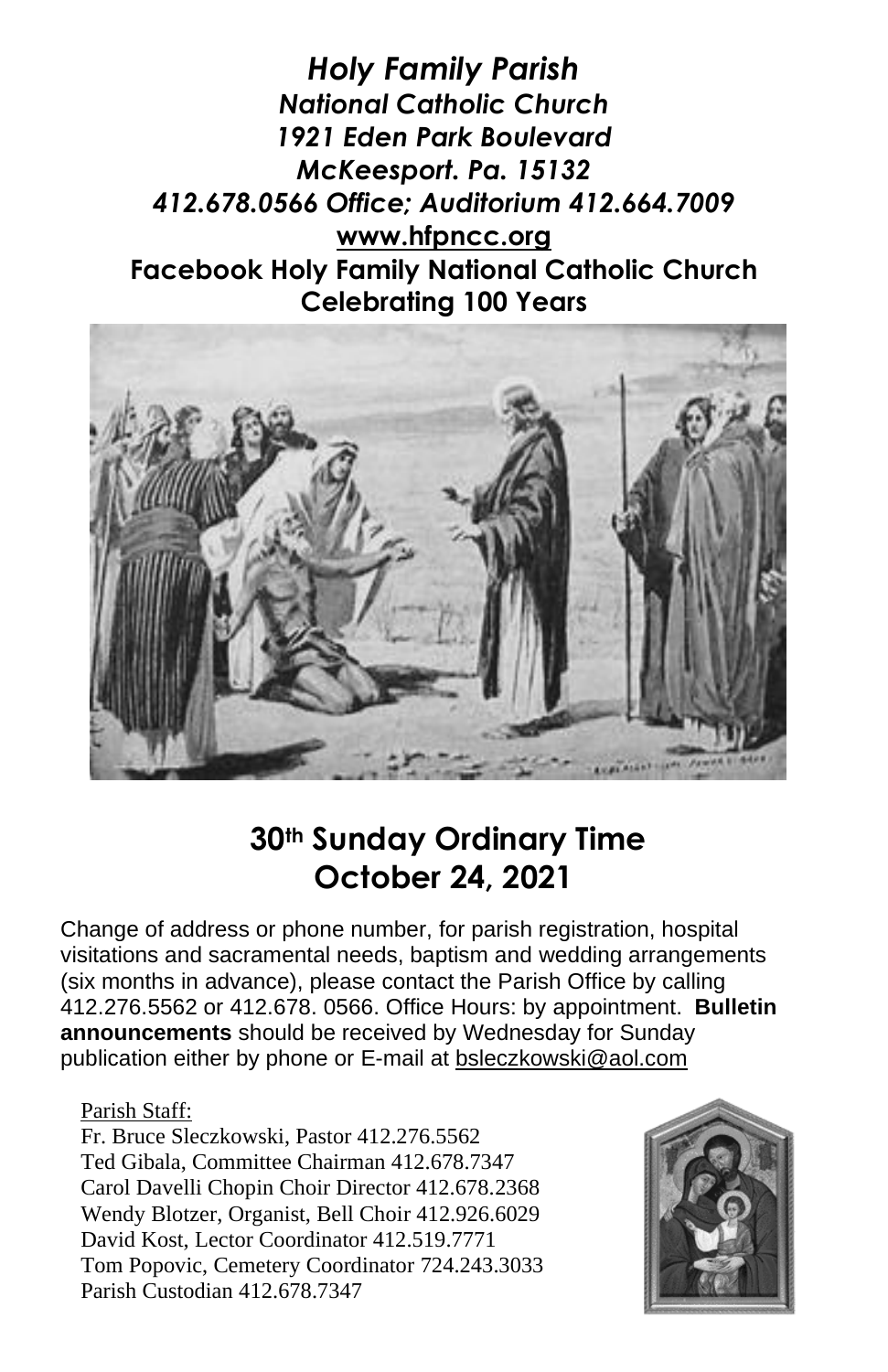#### **THIS WEEK**

**Sunday, October 24, 2021 30th Sunday Ordinary Time** Holy Mass 9:00 A.M. **+Laura Adamek** Int. Mildred Kotulsky & family; **+Fr. Rob Fleckenstein** Int. David & Sandy Kost SOCL Classes 10:15 A.M. Holy Mass 11:00 A.M. **Saturday, October 30, 2021** Memorial Mass **+Marianne Mulac Ke**ith 11:00 A.M. **Sunday, October 31, 2021 31st Sunday Ordinary Time**

Holy Mass 9:00 A.M. **+George** Mulac (30th Ann.) Int. Helen Mulac & family; **+Raymond Kostovny** Int. wife Barbara Kostovny SOCL Classes 10:15 A.M. Holy Mass 11:00 A.M. **+Carol Harvey** (19th Ann.) Int Bob & Gloria Contrella; **+Richard Contrella** Int. Frances Palko

Please fill out and return the All-Souls envelopes with the names of your loved ones before November 1<sup>st</sup> so they can be included during All Souls Day Mass, November 2nd.

*All Saints Mass will be celebrated Monday, November 1st at 7:00 P.M. All Souls Mass with Remembrances (Wypominki), November 2nd at 7:00 P.M.*

#### **Parish Lectors**

If you would like to serve as a parish lector, please contact Dave Kost or Father Bruce.

### **United YMS of R. Winter Clothing Drive**

The United YMSR Board of the Polish National Catholic Church is calling on all YMSR branches to be Christ in your communities.

Since our local charities are not accepting clothing, our McKeesport YMSR will be collecting checks to give to Project Bundle-UP to help their purchases for winter clothing. Your help is most needed to succeed with this project.

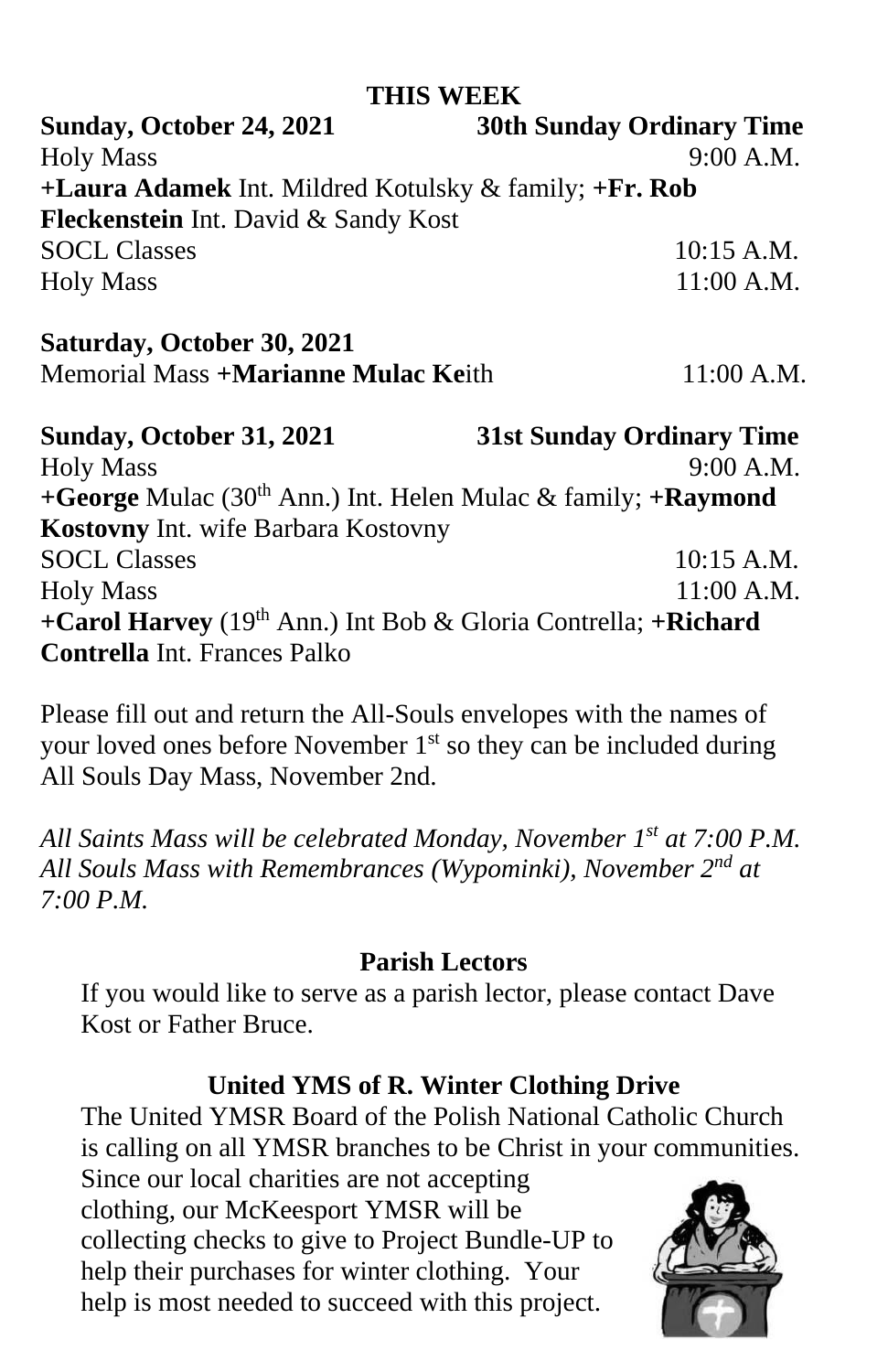All checks should be made out to the YMSR by November 28, 2021.

#### **Parish Congregational Meeting**

The annual Parish Congregational meeting is set for Sunday, November 14th. Since there hasn't been much activities since our last meeting, organizations are asked to present any future plans for 2022 to discuss. Persons interested to serve on the Parish Board are asked to give their name to either Ted Gibala, parish chairman or Father Bruce. If not able to attend the meeting a letter of intent can be given. Also, to be elected are delegates to the National Synod to be held next year.

#### **Gospel Thoughts**

All of Jesus' miracles can be read in many different ways: there is always a message - almost a parable - behind each one, that tells us something about God, about his care for his people, about Jesus and about the promises God has made to us, his children. Today is no exception: on the simplest level, we see Jesus offering the greatest gift he could give to Bartimaeus ‑ the gift of sight. It shows us Jesus' love and care for those who suffer. But that alone is not the whole meaning of this story, as the first reading makes clear: there, through Jeremiah, God promises to gather his children into a new and perfect Kingdom, washing away the tears and restoring comfort. So Jesus appears as a fulfilment of this prophecy, as the One who brings this Kingdom into the world. But it doesn't end there: in our own age we still have the blind, and those who suffer there are still tears to be washed away, Jesus' work is begun, but not completed. God's promises extend to us as well. As followers of Jesus, we can bring that comfort which is the Kingdom of God to all in need.

#### *Thank you to Barb Tadajski and Jan Gibala for the Church autumn decorations and to DiCarlo's Produce for their hay bales donations.*

**Opening Hymn** "Sweet Hour of Prayer"

Sweet hour of pray'r, sweet hour of pray'r that calls me from a world of care And bids me at my Father's Throne, makes all my wants and wishes known In seasons of distress and grief, my soul has often found